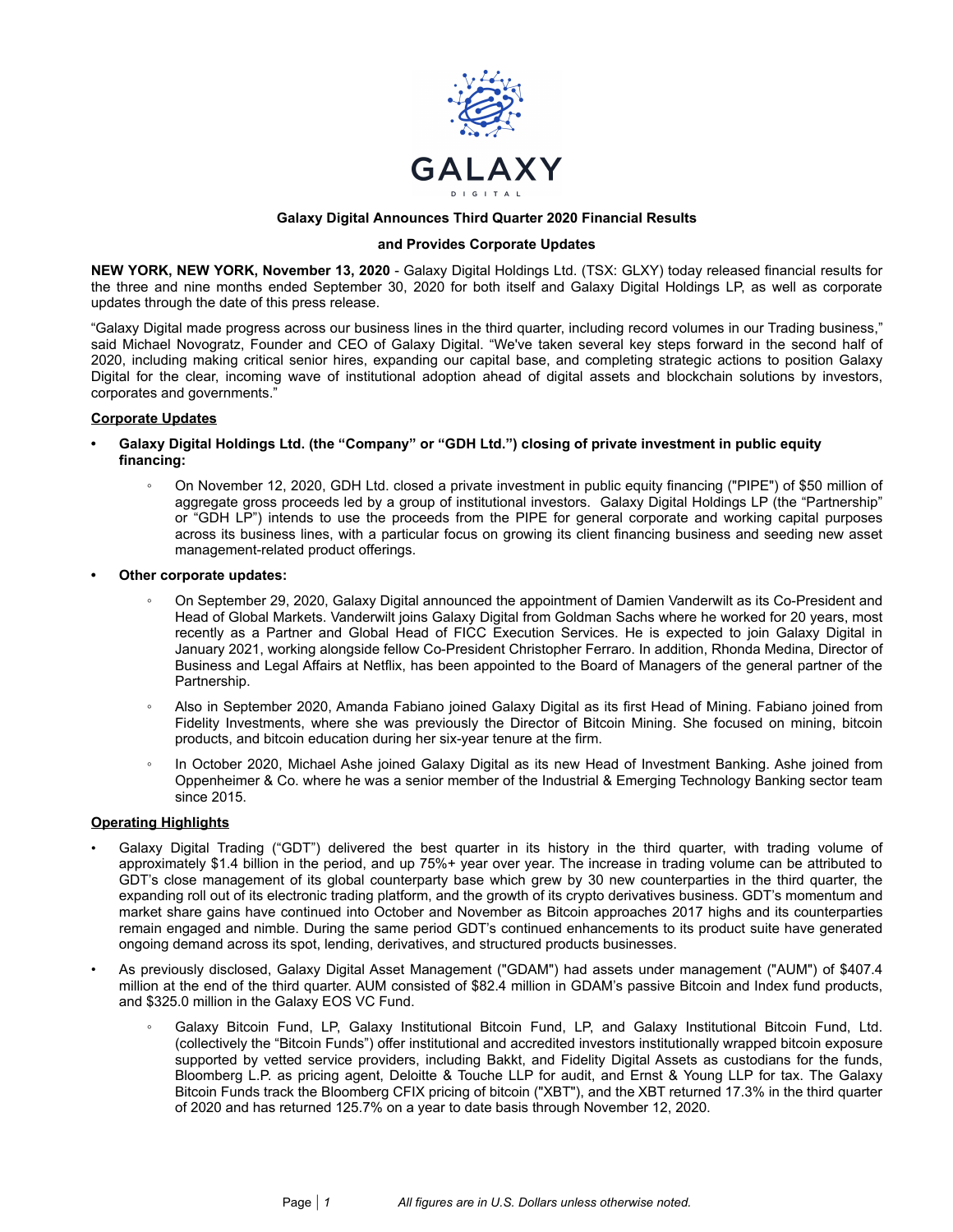- Galaxy Benchmark Crypto Index Fund LP (the "Index Fund") is a passively managed index fund which tracks the Bloomberg Galaxy Crypto Index (the "BGCI"), an index co-branded with and administered by Bloomberg which is designed to track the performance of the largest, most liquid portion of the digital asset market. The BGCI returned 32.3% in the third quarter of 2020 and has returned 126.7% on a year to date basis through November 12, 2020.
	- Galaxy Digital opened its Index fund to accredited investors and digitized its subscription process through a third-party platform, allowing for a more seamless subscription experience.
- GDAM continues to leverage multiple sales and distribution channels, including a partnership with CAIS, an industry-leading alternative investment platform. Through CAIS's extensive Registered Investment Advisor network and sales team, GDAM continues to widen the potential investor base for its fund products.
- Additionally, during the third quarter of 2020, the Galaxy Interactive team who manages the Galaxy EOS VC Fund (the "EOS Fund") made investments in Build a Rocket Boy, CoreLoop, ForeVR, GreenPark, Polyarc, Rings, Skystone, Stream Captain, Tilt Five and add-on investments in Big Run, CipherTrace, Bitski, Audigent, and vAtom.
- In the third quarter, Galaxy Digital Investment Banking continued to make progress on mandates for clients across financing, mergers and acquisitions, and other strategic matters, with several active mandates in various stages of execution.
	- In August 2020, Galaxy Digital Investment Banking served as sell-side advisor to Blockfolio on its announced sale to FTX Trading Limited for \$150.0 million, which subsequently closed in October 2020. Blockfolio is a leading mobile app for cryptocurrency portfolio tracking and management, and has over 6 million users globally.
- Galaxy Digital launched a cryptocurrency mining practice strategically focused on providing innovative and sophisticated financial tools for North American miners. Galaxy Digital Mining is actively growing its pipeline of potential clients and partners.
- During the third quarter of 2020, the Principal Investments team closed six new and four follow-on investments, representing \$7.5 million of invested capital.
	- Investments made during the third quarter bring capital deployed for the nine months ended September 30, 2020 to \$27.4 million represented by 8 new investments and 13 follow-on investments.
	- Investments made (including loans purchased) from January 9, 2018 through September 30, 2020 total \$208.9 million and are represented by 43 new and 43 follow-on investments.
	- Galaxy Digital invested in two of the most prominent DeFi, or Decentralized Finance, investment funds in the sector, ParaFi Capital and Robot Ventures.

# **Select GDH LP's Financial Highlights (Q3 2020)**

- As of September 30, 2020, digital assets, including digital assets posted as collateral, stood at \$241.6 million, an increase of \$147.4 million from December 31, 2019. This increase was primarily due to the increase in the fair value of the digital assets during the period, as the prices of digital assets held by the Partnership increased, as well as an increase in the holdings of certain digital assets. The digital assets balance as of September 30, 2020 include \$44.3 million held by noncontrolling interests.
- As of September 30, 2020, the Partnership had a material holding in bitcoin of \$176.4 million (December 31, 2019 \$81.3 million), which includes approximately \$41.2 million held by non-controlling interests. As of November 12, 2020, the holding in bitcoin increased primarily due to contributions by non-controlling interests into the Bitcoin Funds.
- Investments stood at \$200.7 million as of September 30, 2020, an increase of \$42.5 million from December 31, 2019. The change was primarily due to \$27.4 million of new capital deployed by the Principal Investments team during the period and an increase in unrealized gains, which were partially offset by the sale of some investments.
- Total equity increased by \$90.5 million to \$445.6 million for the nine months ended September 30, 2020 primarily due to \$55.4 million of net comprehensive income.
- As of September 30, 2020, the Partnership's net book value<sup>1</sup> per unit was approximately C\$2.05 (US\$1.54), compared to C\$1.62 (US\$1.24) as of December 31, 2019.
- For the three months ended September 30, 2020, net comprehensive income was \$44.6 million, which primarily was a result of realized and unrealized gains on digital assets and on investments, partially offset by operating expenses. This compares to a net comprehensive loss of \$68.2 million for the three months ended September 30, 2019, which was largely a result of an unrealized loss on digital assets and operating expenses. For the nine months ended September 30, 2020, net comprehensive income was \$55.4 million, as compared to net comprehensive income of \$58.4 million for the nine months ended September 30, 2019. The current year to date income was largely a result of realized and unrealized gains on digital assets and investments, partially offset by the year to date operating expenses. The net comprehensive income for the nine months ended September 30, 2019 was largely a result of realized gains on digital assets, partially offset by the year to date operating expenses.

 $\mathcal{L}_\text{max}$  and  $\mathcal{L}_\text{max}$  and  $\mathcal{L}_\text{max}$  and  $\mathcal{L}_\text{max}$ 

<sup>&</sup>lt;sup>1</sup> Net book value includes non-controlling interests.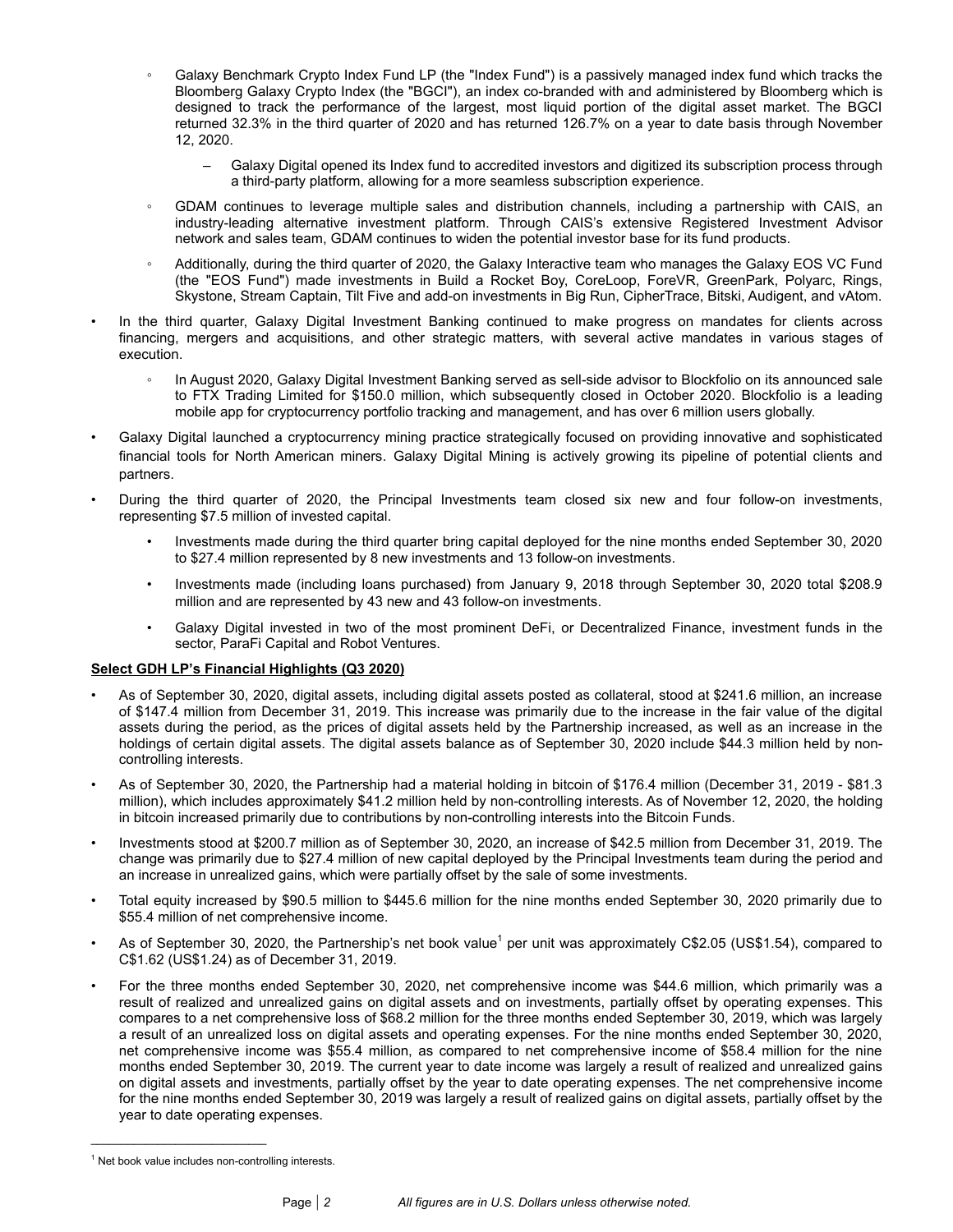# **Corporate Structure**

- Galaxy Digital is structured and trades as an umbrella partnership C-corporation ("Up-C").
- Galaxy Digital's Up-C comprises two primary entities, a public company listed on the Toronto Stock Exchange (GDH Ltd.), and a partnership containing Galaxy's operating businesses, assets and investments (GDH LP). This structure enables our founders and employees to hold their interests in tax efficient form and is similar to the approach used by several public alternative asset managers.
- Ordinary Shares in GDH Ltd. represent the publicly traded float of the firm. Each share represents a corresponding Class A unit in GDH LP, equal to a 22.5% holding in the Partnership as of September 30, 2020. As a result of the PIPE financing each share represents a corresponding Class A unit in GDH LP, equal to a 27.4% holding in the Company as of November 12, 2020.
- Founder and employee interests are held primarily in the form of Class B units in GDH LP. These are equal economically to Class A units and can be converted on a one-for-one basis into shares of GDH Ltd.
- From a reporting perspective, book value and earnings per share figures are calculated on the combined, as-converted total share count. As of September 30, 2020, Galaxy had 65,125,264 ordinary shares and 224,253,231 Class B units, for a total of 289,378,495 as-converted units, which is used in the calculation of Net Book Value per Unit. The PIPE financing that Galaxy Digital completed on November 12, 2020, subsequently resulted in 19,070,000 ordinary shares being issued, with each share accompanied by a two-year termed warrant to purchase 0.25 of an ordinary share, or 4,767,500 shares, with a C\$8.25 strike price. As of November 12, 2020, Galaxy had 84,474,714 ordinary shares and 223,973,781 Class B units, for a total of 308,448,495 as-converted units.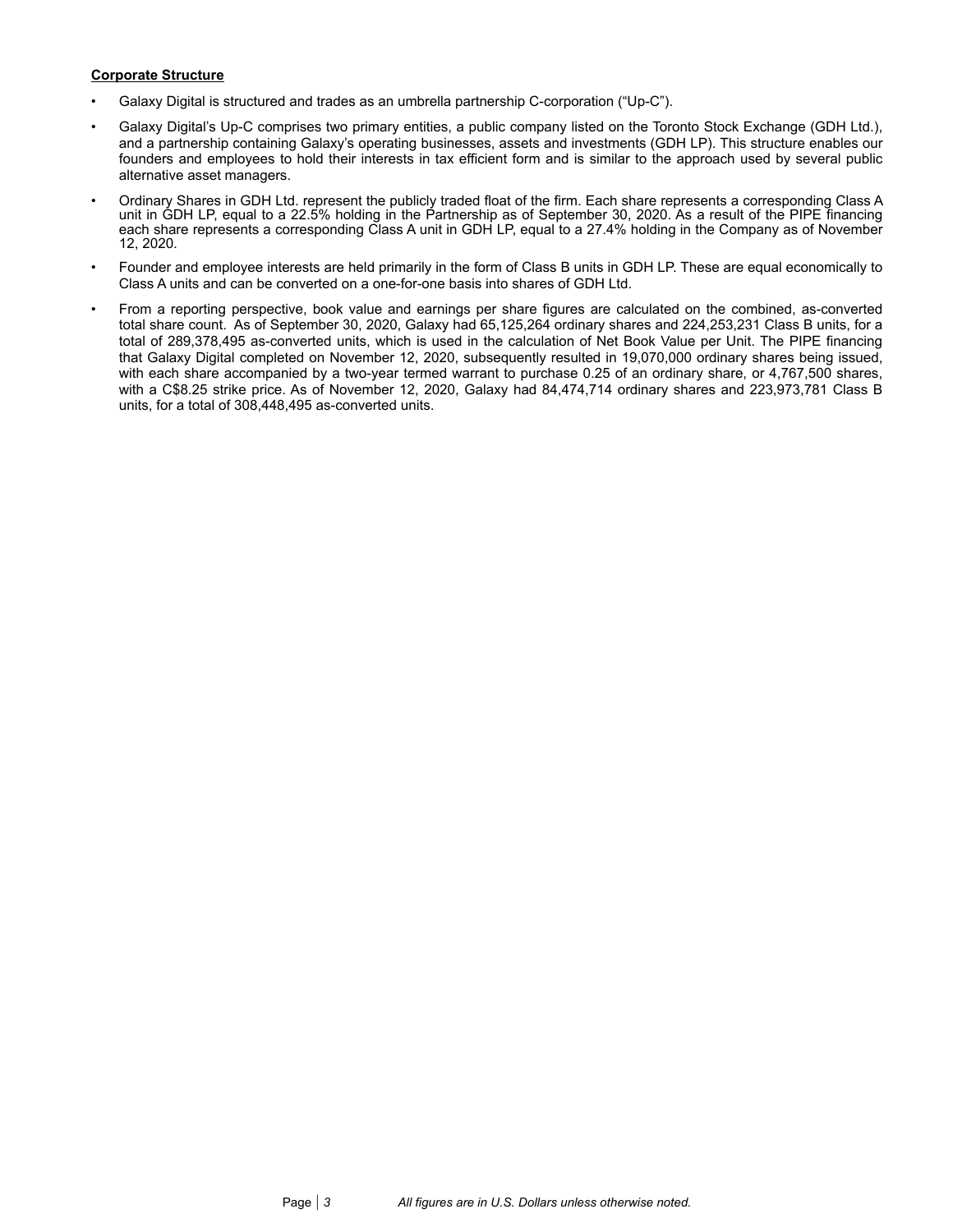# **GDH LP's Financial Results**

|                                          | September 30,<br>2020 |            | December 31,<br>2019 |
|------------------------------------------|-----------------------|------------|----------------------|
| <b>Assets</b>                            |                       |            |                      |
| <b>Current assets</b>                    |                       |            |                      |
| Cash                                     | \$<br>54,666,020      | $\sqrt{2}$ | 106,262,780          |
| Digital assets                           | 224,847,948           |            | 85,980,731           |
| Investments                              | 200,672,653           |            | 158,163,420          |
| Receivable for digital asset trades      | 590,657               |            | 330,609              |
| Digital asset loans receivable           | 23,657,167            |            | 16,061,945           |
| Assets posted as collateral              | 16,768,600            |            | 10,585,819           |
| <b>Receivables</b>                       | 2,216,386             |            | 1,853,169            |
| Derivatives                              | 2,072,522             |            |                      |
| Prepaid expenses and other assets        | 2,328,841             |            | 2,580,255            |
| Loans receivable                         |                       |            | 11,719,738           |
|                                          | 527,820,794           |            | 393,538,466          |
|                                          |                       |            |                      |
| Right of use asset                       | 4,725,670             |            | 5,182,993            |
| Property and equipment                   | 3,703,037             |            | 4,057,662            |
|                                          | 8,428,707             |            | 9,240,655            |
| <b>Total assets</b>                      | \$<br>536,249,501     | \$         | 402,779,121          |
| <b>Liabilities</b>                       |                       |            |                      |
| <b>Current liabilities</b>               |                       |            |                      |
| Digital assets sold short                | \$<br>12,077,789      | \$         | 18,616,860           |
| Accounts payable and accrued liabilities | 15,055,582            |            | 11,719,494           |
| Payable for digital asset trades         | 3,808,919             |            | 250,158              |
| Digital asset loans payable              | 53,975,808            |            | 11,134,329           |
| Collateral payable                       | 420,385               |            | 434,498              |
| Lease liability                          | 759,260               |            | 772,003              |
|                                          | 86,097,743            |            | 42,927,342           |
|                                          |                       |            |                      |
| Lease liability                          | 4,581,259             |            | 4,747,214            |
| <b>Total liabilities</b>                 | 90,679,002            |            | 47,674,556           |
|                                          |                       |            |                      |
| <b>Equity</b>                            |                       |            |                      |
| Partners' capital                        | 401,315,533           |            | 347,785,081          |
| Non-controlling interests                | 44,254,966            |            | 7,319,484            |
| <b>Total equity</b>                      | 445,570,499           |            | 355,104,565          |
| <b>Total liabilities and equity</b>      | \$<br>536,249,501     | \$         | 402,779,121          |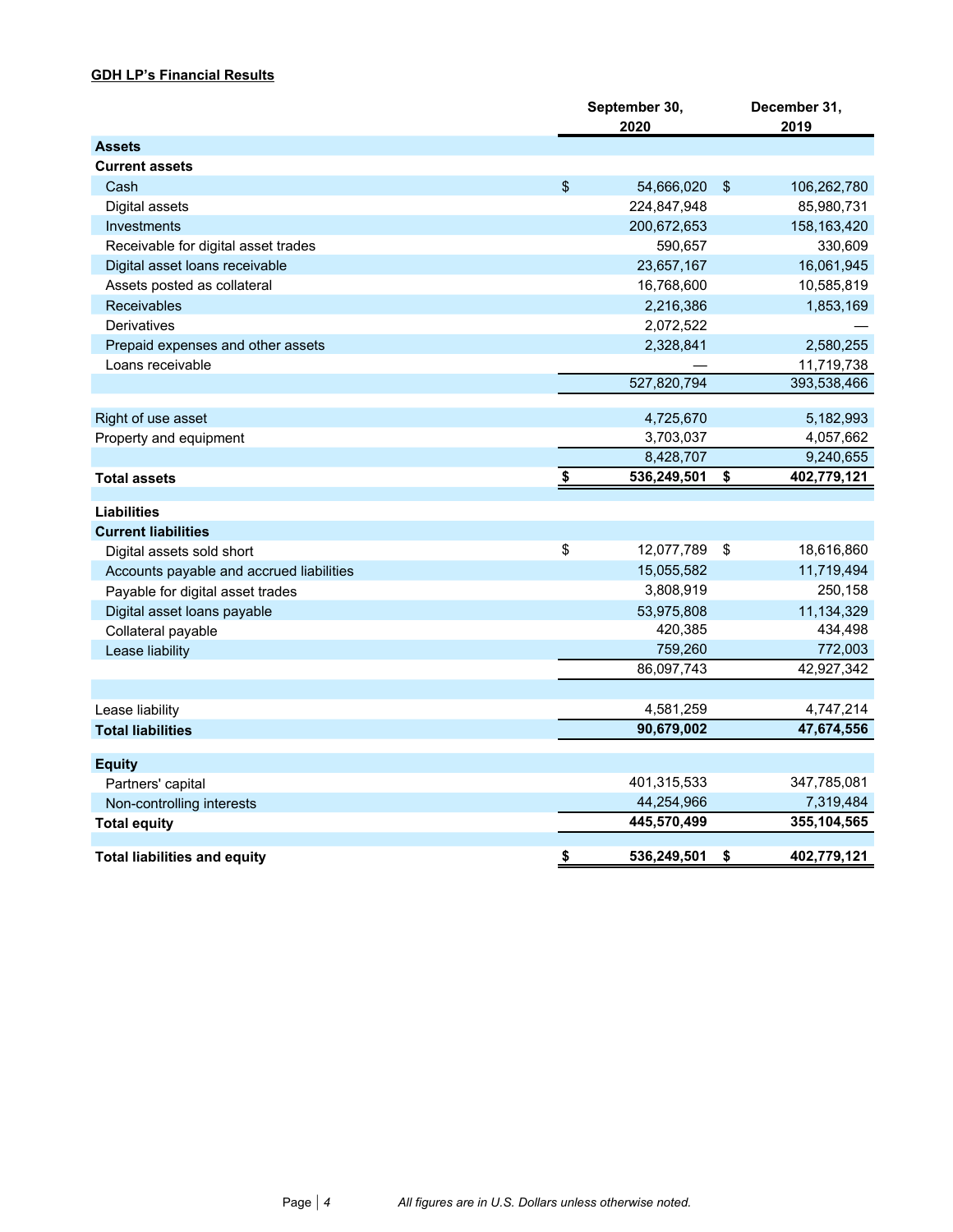|                                                                        |               | Three months<br>ended<br>September 30,<br>2020 | Three months<br>ended<br>September 30,<br>2019 | Nine months<br>ended<br>September 30,<br>2020 | Nine months<br>ended<br>September 30,<br>2019 |
|------------------------------------------------------------------------|---------------|------------------------------------------------|------------------------------------------------|-----------------------------------------------|-----------------------------------------------|
| Income (loss)                                                          |               |                                                |                                                |                                               |                                               |
| Advisory and management fees                                           | \$            | 1,544,200 \$                                   | 1,260,725                                      | \$<br>4,602,042 \$                            | 4,110,936                                     |
| Net realized gain (loss) on digital<br>assets                          |               | 10,473,168                                     | (8,532,363)                                    | 20,838,311                                    | 107,038,137                                   |
| Net realized gain (loss) on<br>investments                             |               | 15,818,968                                     | (18, 159)                                      | 11,401,110                                    | 38,082,476                                    |
| Interest income                                                        |               | 1,702,678                                      | 1,272,231                                      | 4,411,610                                     | 2,898,153                                     |
| Net derivative gain (loss)                                             |               | (792, 130)                                     | 5,187,275                                      | 6,081,183                                     | 10,886,584                                    |
|                                                                        |               | 28,746,884                                     | (830, 291)                                     | 47,334,256                                    | 163,016,286                                   |
|                                                                        |               |                                                |                                                |                                               |                                               |
| <b>Operating expenses</b>                                              |               |                                                |                                                |                                               |                                               |
| Equity based compensation                                              |               | 3,339,278                                      | 6,297,963                                      | 8,251,249                                     | 23,441,735                                    |
| Compensation and compensation<br>related                               |               | 6,376,099                                      | 7,551,497                                      | 19,370,264                                    | 22,230,967                                    |
| General and administrative                                             |               | 3,513,028                                      | 5,466,079                                      | 9,833,382                                     | 9,875,149                                     |
| Professional fees                                                      |               | 1,709,746                                      | 2,269,488                                      | 4,212,947                                     | 5,886,115                                     |
| Interest                                                               |               | 1,867,101                                      | 637,525                                        | 4,138,742                                     | 2,264,779                                     |
| Insurance                                                              |               | 190,954                                        | 282,876                                        | 855,215                                       | 1,039,980                                     |
| Director fees                                                          |               | 29,915                                         | 50,000                                         | 129,915                                       | 150,000                                       |
|                                                                        |               | (17, 026, 121)                                 | (22, 555, 428)                                 | (46, 791, 714)                                | (64, 888, 725)                                |
|                                                                        |               |                                                |                                                |                                               |                                               |
| Net unrealized gain (loss) on digital<br>assets                        |               | 16,156,476                                     | (39, 957, 814)                                 | 26,877,763                                    | (29,009,140)                                  |
| Net unrealized gain (loss) on<br>investments                           |               | 17,044,180                                     | (4,761,276)                                    | 28,676,078                                    | (10, 583, 501)                                |
| Unrealized foreign currency gain (loss)                                |               | (29, 476)                                      | (136, 911)                                     | (595, 158)                                    | 143,687                                       |
| Realized foreign currency gain (loss)                                  |               | (334, 790)                                     | 16,704                                         | (193, 250)                                    | (183, 034)                                    |
|                                                                        |               | 32,836,390                                     | (44, 839, 297)                                 | 54,765,433                                    | (39, 631, 988)                                |
| Income (loss) for the period                                           | \$            | 44,557,153 \$                                  | (68, 225, 016)                                 | \$<br>55,307,975 \$                           | 58,495,573                                    |
|                                                                        |               |                                                |                                                |                                               |                                               |
| Income (loss) attributed to:                                           |               |                                                |                                                |                                               |                                               |
| Unit holders of the Partnership                                        |               | 41,423,998                                     | (63, 531, 407)                                 | 49,779,599                                    | 57,004,219                                    |
| Non-controlling interests                                              |               | 3,133,155                                      | (4,693,609)                                    | 5,528,376                                     | 1,491,354                                     |
|                                                                        | \$            | 44,557,153 \$                                  | (68,225,016)                                   | \$<br>55,307,975 \$                           | 58,495,573                                    |
| Other comprehensive income (loss)                                      |               |                                                |                                                |                                               |                                               |
| Foreign currency translation adjustment                                |               | 78,455                                         | (13, 128)                                      | 95,248                                        | (101, 396)                                    |
|                                                                        |               |                                                |                                                |                                               |                                               |
| Net income (loss) and<br>comprehensive income (loss) for the           |               |                                                |                                                |                                               |                                               |
| period                                                                 | \$            | 44,635,608 \$                                  | $(68, 238, 144)$ \$                            | 55,403,223 \$                                 | 58,394,177                                    |
|                                                                        |               |                                                |                                                |                                               |                                               |
| Net income (loss) and<br>comprehensive income (loss)<br>attributed to: |               |                                                |                                                |                                               |                                               |
| Unit holders of the Partnership                                        | $\frac{1}{2}$ | 41,502,453 \$                                  | $(63, 544, 535)$ \$                            | 49,874,847 \$                                 | 56,902,823                                    |
| Non-controlling interests                                              |               | 3,133,155                                      | 5,797,856                                      | 5,528,376                                     | 1,491,354                                     |
|                                                                        | \$            | 44,635,608 \$                                  | (68,238,144)                                   | \$<br>55,403,223 \$                           | 58,394,177                                    |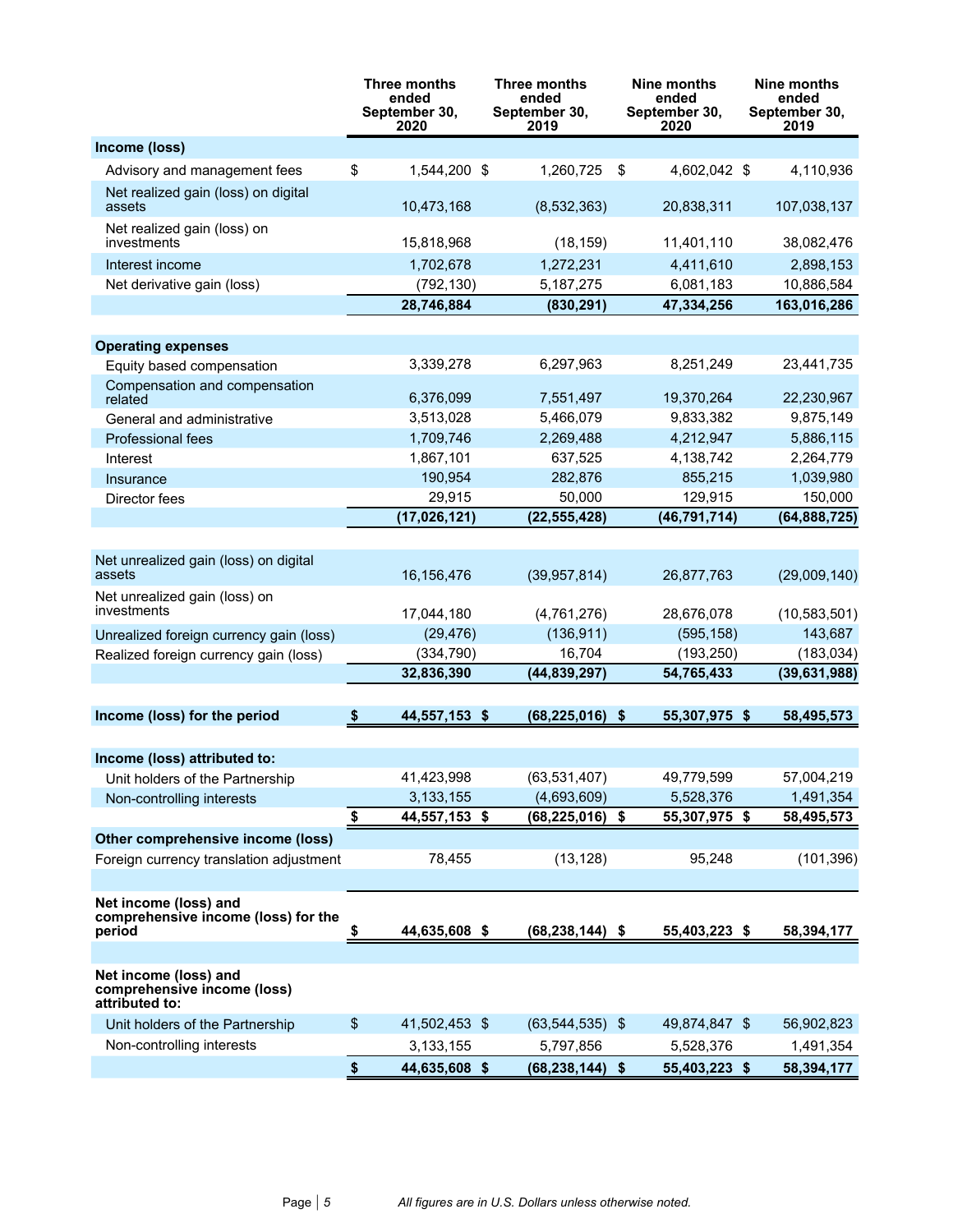Income and expenses by each reportable segment of GDH LP for the three months ended September 30, 2020 are as follows:

|                                                                             | <b>Trading</b>      | <b>Principal</b><br><b>Investments</b> |    | Asset<br>Management |  | <b>Investment</b><br><b>Banking</b> |  | Corporate<br>and Other | <b>Totals</b> |
|-----------------------------------------------------------------------------|---------------------|----------------------------------------|----|---------------------|--|-------------------------------------|--|------------------------|---------------|
| Income (loss)                                                               |                     |                                        |    |                     |  |                                     |  |                        |               |
| Advisory and management fees                                                | \$<br>\$            | $\overbrace{\phantom{aaaaa}}^{}$       | \$ | 1,277,050 \$        |  | 267,150 \$                          |  | \$                     | 1,544,200     |
| Net realized gain (loss) on digital<br>assets                               | 10,912,286          | (439, 118)                             |    |                     |  |                                     |  |                        | 10,473,168    |
| Net realized gain on investments                                            |                     | 15,818,968                             |    |                     |  |                                     |  |                        | 15,818,968    |
| Interest Income                                                             | 1,241,123           | 461,511                                |    |                     |  |                                     |  | 44                     | 1,702,678     |
| Net derivative loss                                                         | (792, 130)          |                                        |    |                     |  |                                     |  |                        | (792, 130)    |
|                                                                             | 11,361,279          | 15,841,361                             |    | 1,277,050           |  | 267,150                             |  | 44                     | 28,746,884    |
|                                                                             |                     |                                        |    |                     |  |                                     |  |                        |               |
| <b>Operating expenses</b>                                                   | 5,925,256           | 1,132,163                              |    | 3,436,517           |  | 1,323,317                           |  | 5,208,868              | 17,026,121    |
|                                                                             |                     |                                        |    |                     |  |                                     |  |                        |               |
| Net unrealized gain on digital<br>assets                                    | 5,379,862           | 10,776,614                             |    |                     |  |                                     |  |                        | 16,156,476    |
| Net unrealized gain on investments                                          |                     | 17,044,180                             |    |                     |  |                                     |  |                        | 17,044,180    |
| Unrealized foreign currency loss                                            | (29, 476)           |                                        |    |                     |  |                                     |  |                        | (29, 476)     |
| Realized foreign currency loss                                              | (334,790)           |                                        |    |                     |  |                                     |  |                        | (334, 790)    |
|                                                                             | 5,015,596           | 27,820,794                             |    |                     |  |                                     |  |                        | 32,836,390    |
|                                                                             |                     |                                        |    |                     |  |                                     |  |                        |               |
| Net income (loss) for the period,<br>including non-controlling<br>interests | \$<br>10,451,619 \$ | 42,529,992 \$                          |    | $(2, 159, 467)$ \$  |  | $(1,056,167)$ \$                    |  | $(5,208,824)$ \$       | 44,557,153    |

Income and expenses by each reportable segment of GDH LP for the three months ended September 30, 2019 are as follows:

|                                                                    | <b>Trading</b>            | <b>Principal</b><br><b>Investments</b> | Asset<br><b>Management</b> | Investment<br><b>Banking</b> |                  | Corporate<br>and Other | <b>Totals</b>   |
|--------------------------------------------------------------------|---------------------------|----------------------------------------|----------------------------|------------------------------|------------------|------------------------|-----------------|
| Income (loss)                                                      |                           |                                        |                            |                              |                  |                        |                 |
| Advisory and management fees                                       | \$<br>\$                  |                                        | \$<br>1.260.725 \$         |                              | \$<br>—          |                        | \$<br>1,260,725 |
| Net realized loss on digital<br>assets                             | (8,073,212)               | (459, 151)                             |                            |                              |                  |                        | (8,532,363)     |
| Net realized loss on investments                                   |                           | (18, 159)                              |                            |                              |                  |                        | (18, 159)       |
| Interest Income                                                    | 327,933                   | 927.524                                |                            |                              | 16,556           | 218                    | 1,272,231       |
| Net derivative gain (loss)                                         | 5,008,525                 | 190,000                                | (11, 250)                  |                              |                  |                        | 5,187,275       |
|                                                                    | (2,736,754)               | 640,214                                | 1,249,475                  |                              | 16,556           | 218                    | (830, 291)      |
|                                                                    |                           |                                        |                            |                              |                  |                        |                 |
| <b>Operating expenses</b>                                          | 7,268,827                 | 1,576,050                              | 4,181,199                  | 1,578,080                    |                  | 7,951,272              | 22,555,428      |
|                                                                    |                           |                                        |                            |                              |                  |                        |                 |
| Net unrealized loss on digital<br>assets                           | (33, 151, 646)            | (6,806,168)                            |                            |                              |                  |                        | (39, 957, 814)  |
| Net unrealized loss on<br>investments                              |                           | (4,761,276)                            |                            |                              |                  |                        | (4,761,276)     |
| Unrealized foreign currency loss                                   | (136, 911)                |                                        |                            |                              |                  |                        | (136, 911)      |
| Realized foreign currency gain                                     | 16,704                    |                                        |                            |                              |                  |                        | 16,704          |
|                                                                    | (33, 271, 853)            | (11, 567, 444)                         |                            |                              |                  |                        | (44, 839, 297)  |
|                                                                    |                           |                                        |                            |                              |                  |                        |                 |
| Net loss for the period,<br>including non-controlling<br>interests | \$<br>$(43, 277, 434)$ \$ | $(12.503.280)$ \$                      | $(2,931,724)$ \$           |                              | $(1,561,524)$ \$ | $(7,951,054)$ \$       | (68.225.016)    |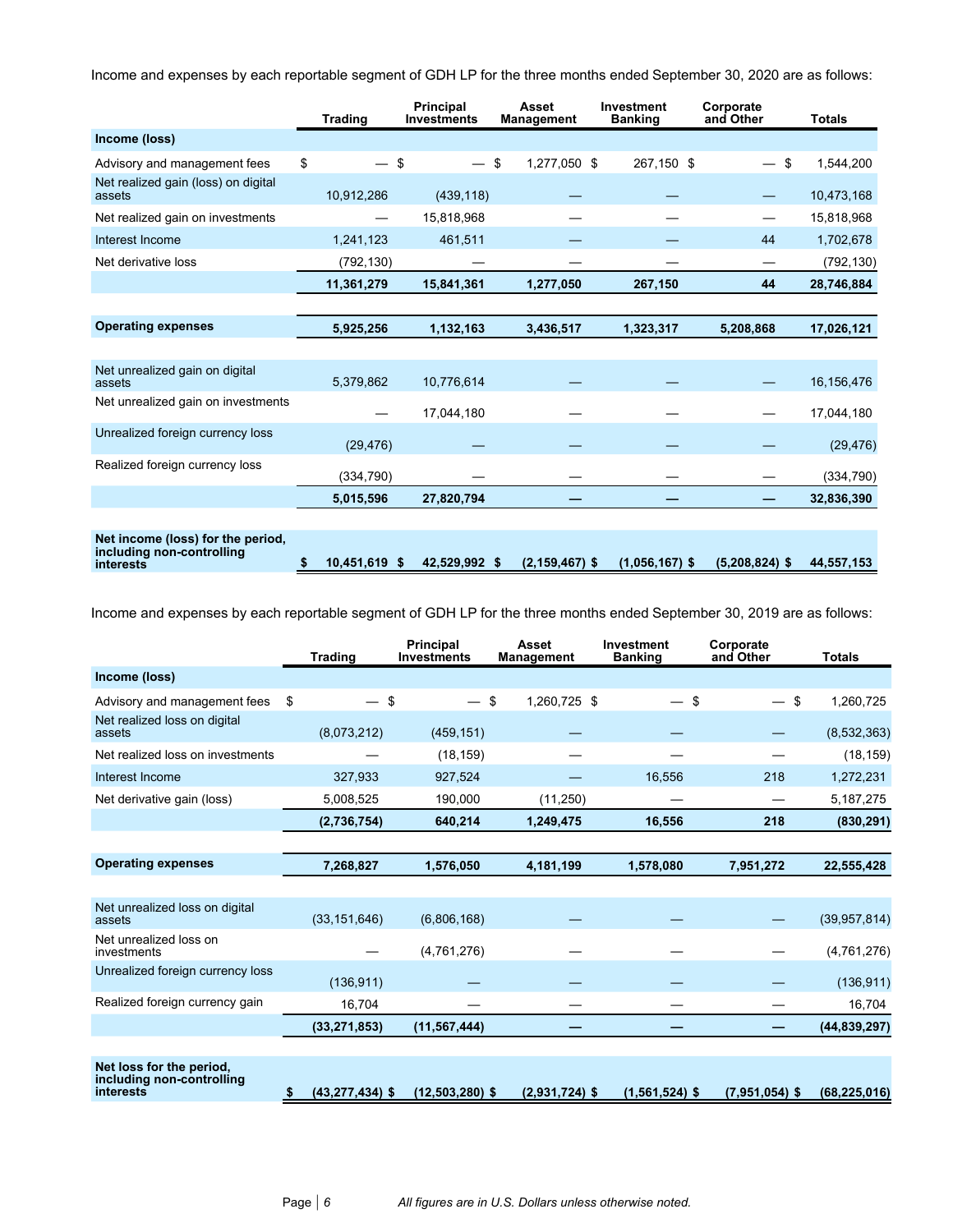Assets and liabilities by reportable segment of GDH LP as of September 30, 2020 are as follows:

|                                                                                               |  | <b>Trading</b> | <b>Principal</b><br>Investments | Asset<br>Management | Investment<br>Banking | Corporate and<br>Other | Totals      |  |  |
|-----------------------------------------------------------------------------------------------|--|----------------|---------------------------------|---------------------|-----------------------|------------------------|-------------|--|--|
| Total assets                                                                                  |  | 218.388.530 \$ | 291.835.575 \$                  | 5,012,174 \$        | $1,801,917$ \$        | 19,211,305 \$          | 536.249.501 |  |  |
|                                                                                               |  |                |                                 |                     |                       |                        |             |  |  |
| <b>Total liabilities</b>                                                                      |  | 71,822,898 \$  | 246.793 \$                      | 6.589.594 \$        | 43.281 \$             | 11.976.436 \$          | 90,679,002  |  |  |
| Appart and lighilities by repertable cognect of CDULE as of December 24, 2010 are as follower |  |                |                                 |                     |                       |                        |             |  |  |

Assets and liabilities by reportable segment of GDH LP as of December 31, 2019 are as follows:

| Totals                                                                 |
|------------------------------------------------------------------------|
| 402.779.121                                                            |
|                                                                        |
| 47.674.556                                                             |
| Other<br>23.356.825 \$<br>1,102,055 \$<br>$96.273$ \$<br>15.468.450 \$ |

#### **Select statement of financial position information**

The fair value of each asset class by reporting segment of GDH LP as of September 30, 2020 is as follows:

|                                     | Trading                  | Principal<br><b>Investments</b> | Asset<br><b>Management</b> | <b>Investment</b><br><b>Banking</b> | Corporate<br>and Other   | Totals      |
|-------------------------------------|--------------------------|---------------------------------|----------------------------|-------------------------------------|--------------------------|-------------|
| <b>Digital assets:</b>              |                          |                                 |                            |                                     |                          |             |
| Cryptocurrency                      | \$<br>137.764.820 \$     | 87,083,128 \$                   | $-$ \$                     | $-$ \$                              | \$                       | 224,847,948 |
| Digital assets posted as collateral | 16,768,600               |                                 |                            |                                     |                          | 16,768,600  |
| Investments:                        |                          |                                 |                            |                                     |                          |             |
| Pre-ICO                             |                          | 5,757,327                       |                            |                                     |                          | 5,757,327   |
| <b>Convertible Notes</b>            |                          | 7,570,019                       |                            |                                     |                          | 7,570,019   |
| <b>Preferred Stock</b>              | $\overline{\phantom{0}}$ | 90,061,363                      |                            |                                     |                          | 90,061,363  |
| Common Stock                        |                          | 20,927,242                      |                            |                                     |                          | 20,927,242  |
| <b>LP/LLC</b> Interests             |                          | 64,346,281                      |                            |                                     | $\overline{\phantom{0}}$ | 64,346,281  |
| Warrants/Trust Units/Trust Shares   | 11,455,702               | 554,719                         |                            |                                     |                          | 12,010,421  |
|                                     | 165,989,122 \$           | 276,300,079 \$                  | –                          | $-s$<br>-S                          |                          | 442,289,201 |

The fair value of each asset class by reporting segment of GDH LP as of December 31, 2019 is as follows:

|                                     | <b>Trading</b>           |    | <b>Principal</b><br><b>Investments</b> | Asset<br><b>Management</b> | Investment<br><b>Banking</b> |        | Corporate and<br>Other |                                           | <b>Totals</b> |
|-------------------------------------|--------------------------|----|----------------------------------------|----------------------------|------------------------------|--------|------------------------|-------------------------------------------|---------------|
| Digital assets:                     |                          |    |                                        |                            |                              |        |                        |                                           |               |
| Cryptocurrency                      | \$<br>53,882,704 \$      |    | 32,098,027 \$                          | $-$ \$                     |                              | $-$ \$ |                        | $\mathbf{\$}$<br>$\overline{\phantom{m}}$ | 85,980,731    |
| Digital assets posted as collateral | 8,208,653                |    |                                        |                            |                              |        |                        |                                           | 8,208,653     |
| Investments:                        |                          |    |                                        |                            |                              |        |                        |                                           |               |
| Pre-ICO                             |                          |    | 6,005,114                              |                            |                              |        |                        |                                           | 6,005,114     |
| <b>Convertible Notes</b>            | —                        |    | 5,255,579                              |                            |                              |        |                        |                                           | 5,255,579     |
| <b>Preferred Stock</b>              | $\overline{\phantom{0}}$ |    | 75,703,153                             |                            |                              |        |                        | $\overline{\phantom{0}}$                  | 75,703,153    |
| <b>Common Stock</b>                 | —                        |    | 32,476,631                             |                            |                              |        |                        |                                           | 32,476,631    |
| <b>LP/LLC</b> Interests             | —                        |    | 38,120,805                             |                            |                              |        |                        | —                                         | 38,120,805    |
| <b>Warrants/Trust Units</b>         |                          |    | 602,138                                |                            |                              |        |                        |                                           | 602,138       |
|                                     | 62,091,357               | S. | 190,261,447 \$                         | -                          | \$                           | — \$   |                        | —                                         | 252,352,804   |

This press release should be read in conjunction with (i) GDH LP's Management Discussion and Analysis and Consolidated Financial Statements for the three and nine months ended September 30, 2020 and (ii) GDH Ltd.'s Management Discussion and Analysis and Consolidated Financial Statements for the three and nine months ended September 30, 2020 (together, the "Consolidated Financial Statements" and "MD&As"), which have been filed on SEDAR at www.sedar.com.

### **Grant of Stock Options**

In the fourth quarter 2020, the Company intends to grant an aggregate of 9,600,000 stock options to acquire ordinary shares of the Company (the "Options") pursuant to the Company's amended and restated stock option plan. 8,900,000 of the Options will be granted to new officers joining the Company and 700,000 of the Options will be granted to new employees and will be priced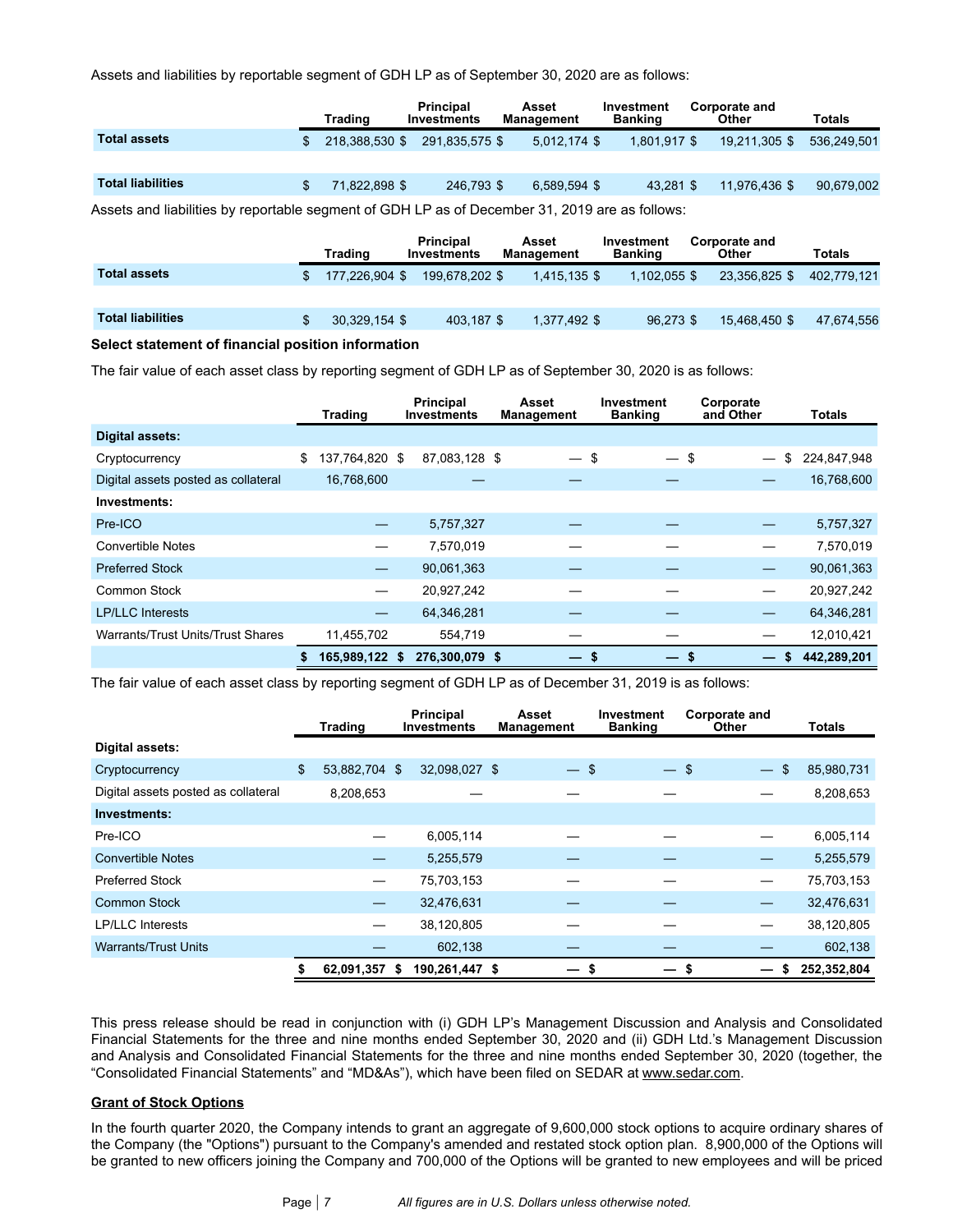at the greater of C\$3.50 or fair market value at the time of grant. 150,000 options will be granted to the new manager on the Board of managers and will be priced at fair market value at the time of grant. The Options are exercisable for a period of five years from the date of grant.

# **About GDH Ltd. and GDH LP (Galaxy Digital)**

Galaxy Digital Holdings Ltd.'s only significant asset is a minority investment in GDH LP. GDH LP is a diversified, financial services and investment management company in the digital asset, cryptocurrency and blockchain technology sector. GDH LP's multi-disciplinary team has extensive experience spanning investing, portfolio management, capital markets, operations, and blockchain technology. GDH LP currently operates four distinct business lines, which include: Trading, Asset Management, Principal Investments and Investment Banking. The CEO of GDH Ltd. and the general partner of GDH LP is Michael Novogratz. GDH LP is headquartered in New York City, with offices in Tokyo, Japan, London, England, Hong Kong, Jersey City, U.S., San Francisco, U. S., and the Cayman Islands (registered office). Additional information about GDH LP's businesses and products is available on www.galaxydigital.io.

# **Disclaimers and Additional Information**

The TSX has not approved or disapproved of the information contained herein. The Ontario Securities Commission has not passed upon the merits of the disclosure record of Galaxy Digital.

The Company listed on the TSX via TSX Sandbox, an initiative intended to facilitate listing applications that may not satisfy the original listing requirements of TSX, but due to facts or situations unique to a particular issuer otherwise warrant a listing on TSX. The TSX has exercised its discretion to waive the requirements of subsection 309(c)(i) of its manual (C\$10 million in treasury resulting from public raise) which the Company did not meet and has approved the listing of the Company pursuant to TSX Sandbox. Galaxy Digital's approval pursuant to TSX Sandbox was conditioned upon public filing of an Annual Information Form and prominent quarterly disclosure of digital assets and investments, which the Company has completed and agreed to continue to provide. The Company will remain listed pursuant to TSX Sandbox until such time as it has completed a twelvemonth period without significant compliance issues after graduation. In addition, Galaxy Digital is required to disclose the following two risk factors that were also included in the most recent Annual Information Form for the year-ended 2019: (1) The Company has limited operating history and its business lines are nascent and subject to material legal, regulatory, operational and other risks in every jurisdiction; and (2) the market price and trading volume of the Company's ordinary shares has been volatile and will likely continue to be so in response to, among other factors, market fluctuations in digital assets generally or the digital assets that Galaxy Digital holds or trades.

The performance of the Bitcoin Funds and the Index Fund will vary from the performance of their respective indices. BLOOMBERG is a trademark or service mark of Bloomberg Finance L.P. GALAXY is a trademark of GDCM. Bloomberg Finance L.P. and its affiliates (collectively, Bloomberg) are not affiliated with GDCM, the GBCIF, the Bitcoin Funds and their respective affiliates (collectively, Galaxy). Bloomberg's association with Galaxy is to act as the administrator and calculation agent of the CFIX and the BGCI (collectively, the "Index"), which is the property of Bloomberg. Neither Bloomberg nor Galaxy guarantee the timeliness, accurateness, or completeness of any data or information relating to the Index or results to be obtained. Neither Bloomberg nor Galaxy make any warranty, express or implied, as to the Index, any data or values relating thereto or any financial product or instrument linked to, using as a component thereof or based on the Index (Products) or results to be obtained therefrom, and expressly disclaims all warranties of merchantability and fitness for a particular purpose with respect thereto. To the maximum extent allowed by law, Bloomberg, its licensees, Galaxy, and their respective employees, contractors, agents, suppliers, and vendors shall have no liability or responsibility whatsoever for any injury or damages whether direct, indirect, consequential, incidental, punitive, or otherwise—arising in connection with the Index, any data or values relating thereto or any Products—whether arising from their negligence or otherwise.